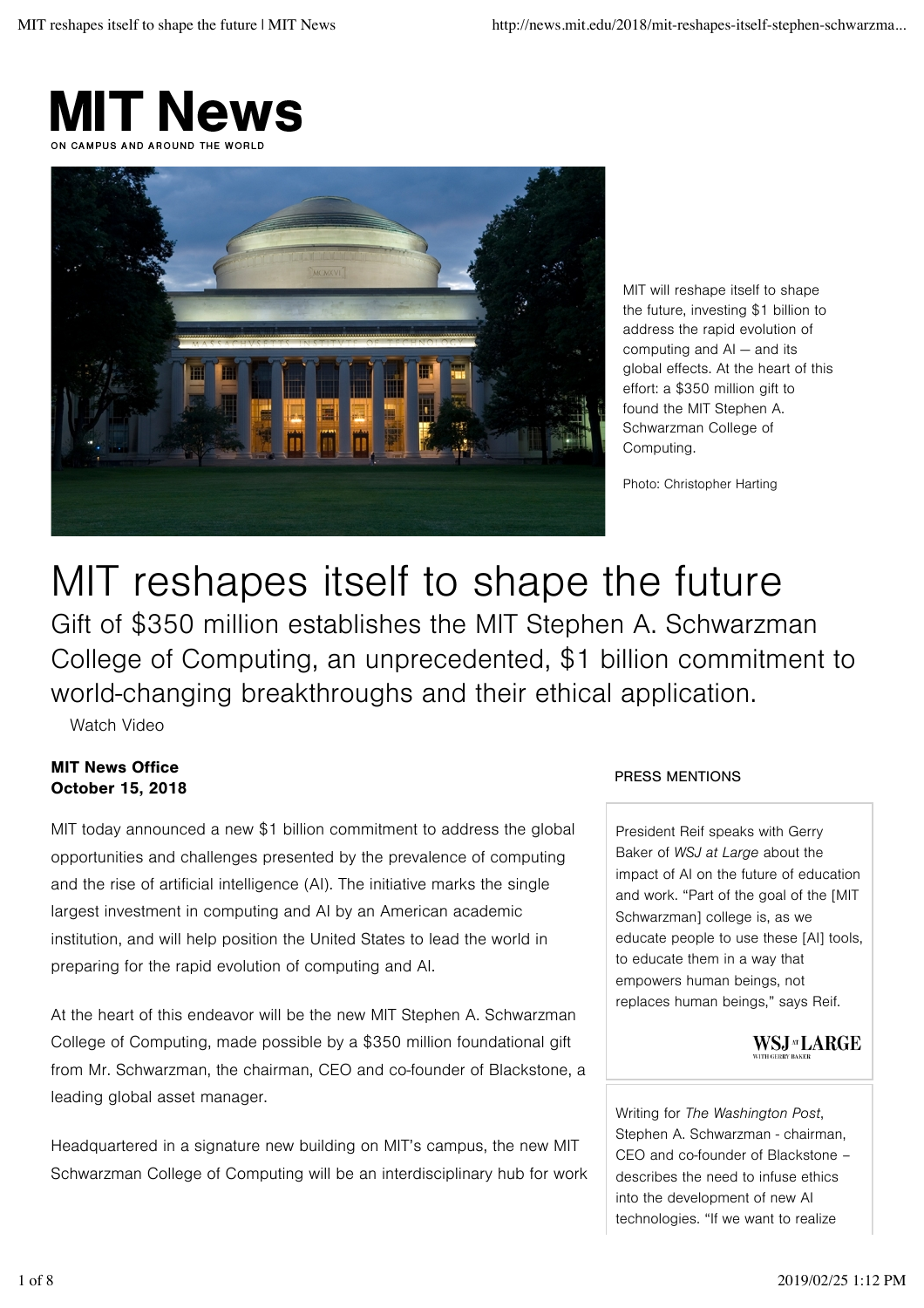in computer science, AI, data science, and related fields. The College will:

- reorient MIT to bring the power of computing and AI to all fields of study at MIT, allowing the future of computing and AI to be shaped by insights from all other disciplines;
- create 50 new faculty positions that will be located both within the College and jointly with other departments across MIT — nearly doubling MIT's academic capability in computing and AI;
- give MIT's five schools a shared structure for collaborative education, research, and innovation in computing and AI;
- educate students in every discipline to responsibly use and develop AI and computing technologies to help make a better world; and
- **transform education and research in public policy and ethical** considerations relevant to computing and AI.

With the MIT Schwarzman College of Computing's founding, MIT seeks to strengthen its position as a key international player in the responsible and ethical evolution of technologies that are poised to fundamentally transform society. Amid a rapidly evolving geopolitical environment that is constantly being reshaped by technology, the College will have significant impact on our nation's competitiveness and security.

"As computing reshapes our world, MIT intends to help make sure it does so for the good of all," says MIT President L. Rafael Reif. "In keeping with the scope of this challenge, we are reshaping MIT. The MIT Schwarzman College of Computing will constitute both a global center for computing research and education, and an intellectual foundry for powerful new AI tools. Just as important, the College will equip students and researchers in any discipline to use computing and AI to advance their disciplines and vice-versa, as well as to think critically about the human impact of their work. With uncommon insight and generosity, Mr. Schwarzman is enabling a bold agenda that will lead to a better world. I am deeply grateful for his commitment to our shared vision."

Stephen A. Schwarzman is chairman, CEO and co-founder of Blackstone, one of the world's leading investment firms, with approximately \$440 billion in assets under management. Mr. Schwarzman is an active philanthropist with a history of supporting education, culture, and the arts, among other things. Whether in business or philanthropy, he has dedicated himself to tackling global-scale problems, with transformative and paradigm-shifting solutions.

AI's incredible potential, we must also advance AI in a way that increases the public's confidence that AI benefits society," says Schwarzman, who provided foundational funding for MIT's new college of computing.

#### The Washington Post

Provost Martin Schmidt and SHASS Dean Melissa Nobles speak with *Wall Street Journal* reporter Sara Castellanos about MIT's efforts to advance the study of AI and its ethical and societal implications through the MIT Stephen A. Schwarzman College of Computing. Schmidt says this work "requires a deep partnership between the technologists and the humanists."

#### THE WALL STREET JOURNAL.

MIT's new college of computing represents the Institute's "first fundamental restructuring in nearly 70 years," writes Kaveh Wadell of *Axios*. The college is intended to connect parts of the Institute that have been "siloed from MIT's technology focus" and encourage students "to develop 'bilingual' skills: that is, to study computing and another discipline together."



Taylor Pettaway of the *Boston Herald* writes that MIT's new college of computing will be one of the university's largest structural changes made since 1950. Offering classes in different fields, "students will be able to experience on campus new computational tools and these new abilities transform academics on campus with every study," says Provost Martin Schmidt.



This year, he gave \$5 million to Harvard Business School to support the

WGBH reporter Maggie Penn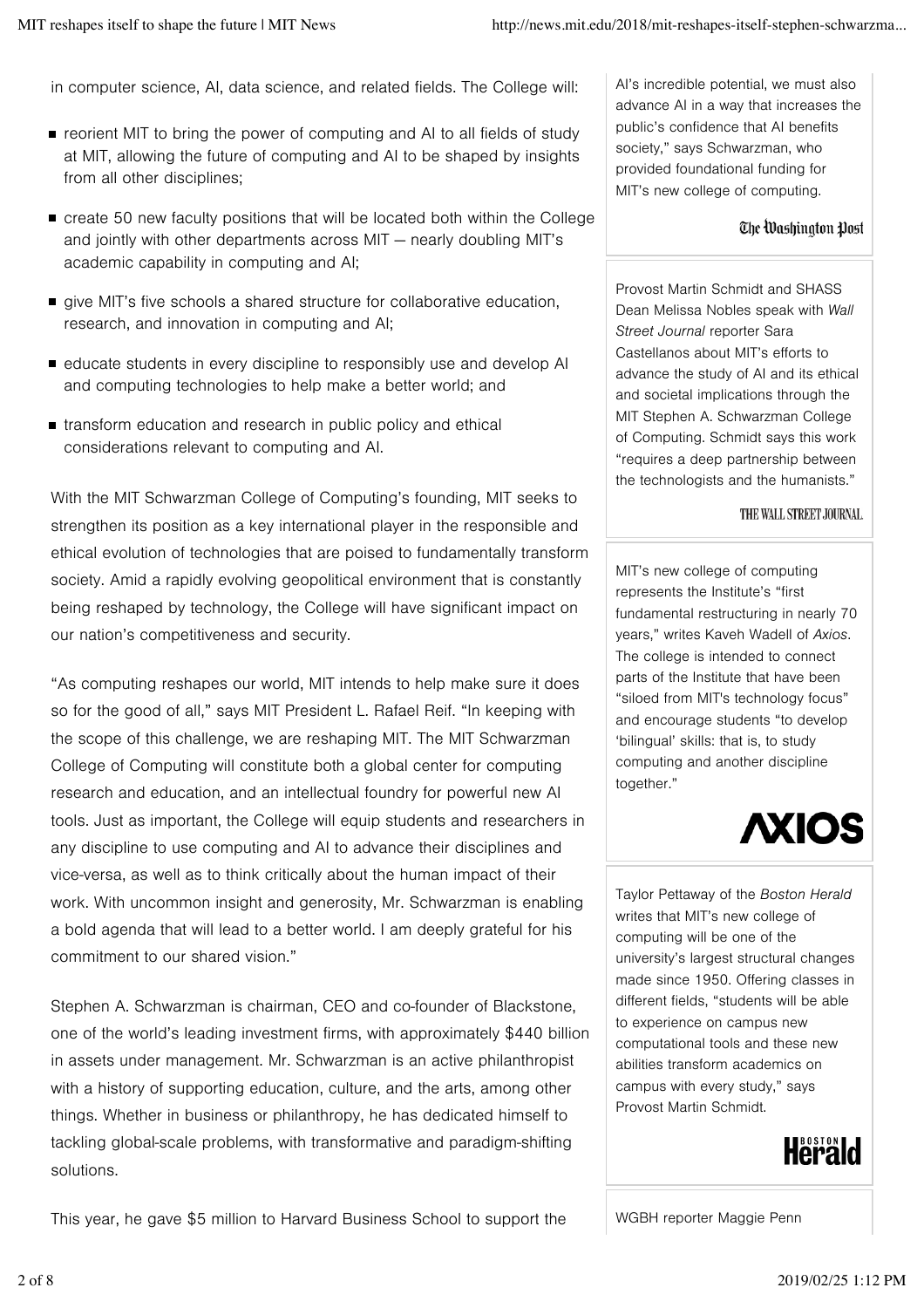development of case studies and other programming that explore the implications of AI on industries and business. In 2015, Mr. Schwarzman donated \$150 million to Yale University to establish the Schwarzman Center, a first-of-its-kind campus center in Yale's historic Commons building. In 2013, he founded a highly selective international scholarship program, Schwarzman Scholars, at Tsinghua University in Beijing to educate future global leaders about China. At \$578 million raised to date, the program is modeled on the Rhodes Scholarship and is the single largest philanthropic effort in China's history coming largely from international donors.

"There is no more important opportunity or challenge facing our nation than to responsibly harness the power of artificial intelligence so that we remain competitive globally and achieve breakthroughs that will improve our entire society," Mr. Schwarzman says. "We face fundamental questions about how to ensure that technological advancements benefit all — especially those most vulnerable to the radical changes AI will inevitably bring to the nature of the workforce. MIT's initiative will help America solve these challenges and continue to lead on computing and AI throughout the 21st century and beyond."

"As one of the world leaders in technological innovation, MIT has the right expertise and the right values to serve as the 'true north' of AI in pursuit of the answers we urgently need," Mr. Schwarzman adds. "With the ability to bring together the best minds in AI research, development, and ethics, higher education is uniquely situated to be the incubator for solving these challenges in ways the private and public sectors cannot. Our hope is that this ambitious initiative serves as a clarion call to our government that massive financial investment in AI is necessary to ensure that America has a leading voice in shaping the future of these powerful and transformative technologies."

# New college, structure, building, and faculty

The MIT Schwarzman College of Computing represents the most significant structural change to MIT since the early 1950s, which saw the establishment of schools for management and for the humanities and social sciences:

- The College is slated to open in Sept. 2019, with construction of a new building for the College scheduled to be completed in 2022.
- Fifty new faculty positions will be created: 25 to be appointed to advance computing in the College, and 25 to be appointed jointly in the College

examines how the MIT Stephen A. Schwarzman College of Computing will integrate the study of computer science and AI into every academic discipline. "Much of higher education is silo-ed, a lot of universities are dealing with that," explains Melissa Nobles, dean of SHASS. "This is a really creative way of getting around that and creating something new that is truly collaborative."



*Chronicle of Higher Education* reporter Lee Gardner notes that MIT is making a \$1 billion investment in furthering the study of computation and AI. "The institute's project will support the search for solutions to two other daunting challenges," Gardner explains, "how to handle the ethical and philosophical implications of AI for the societies it will transform, and how to break down institutional silos in academe."

# THE CHRONICLE

*Science* reporter Jeffrey Mervis notes that the \$350 million gift from Stephen Schwarzman, which will help establish a new college of computing at MIT, will enable the Institute to hire 50 new faculty members. Provost Martin Schmidt notes that the college will be instrumental in "linking computation to all disciplines on campus."



Scott Jaschik of *Inside Higher Ed* reports that MIT has announced a \$1 billion plan to create a college of computing. The college, which will be named for Stephen Schwarzman, will also "promote teaching and research on computing and artificial intelligence."

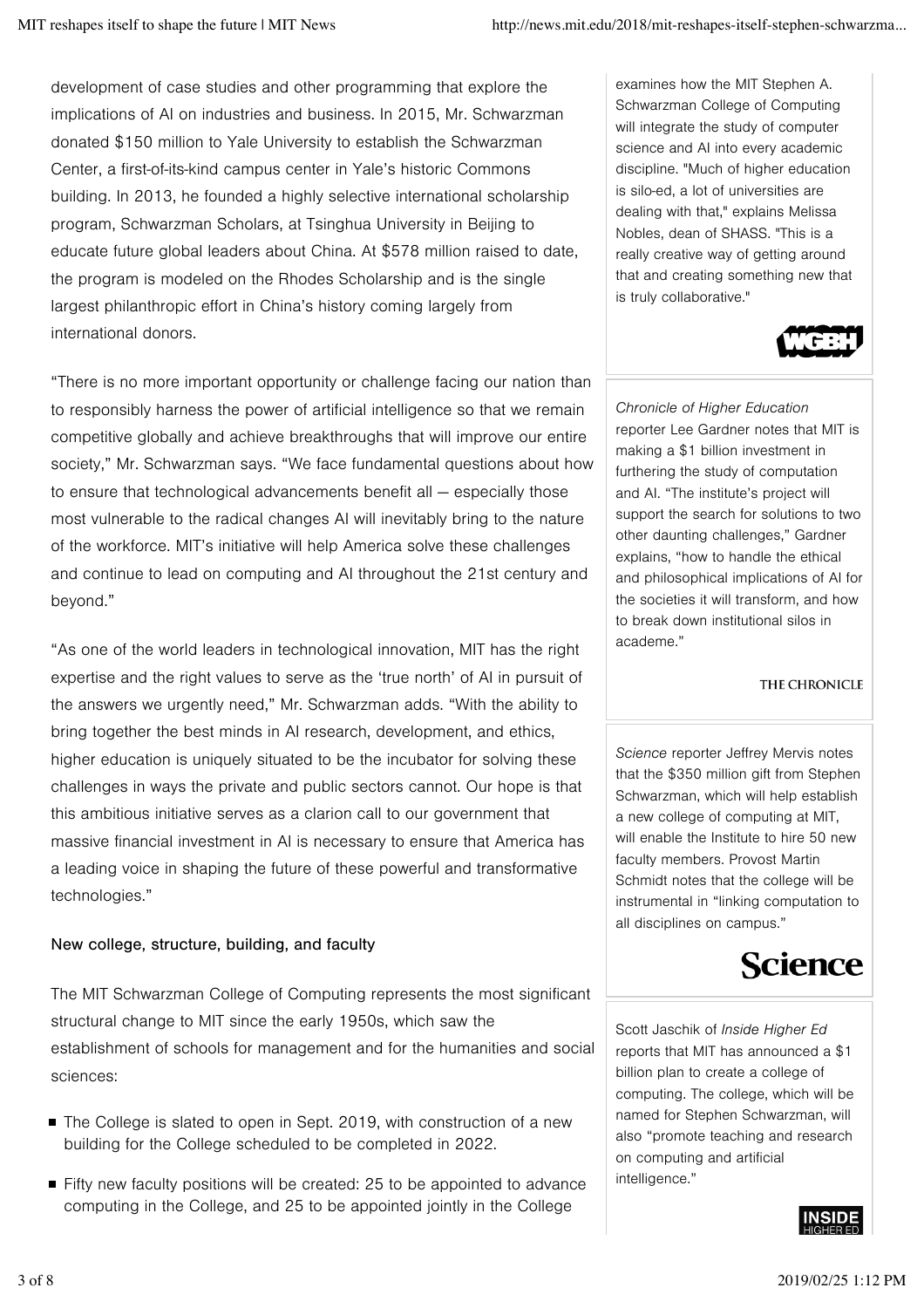and departments across MIT.

■ A new deanship will be established for the College.

Today's news follows a period of consultation of the MIT faculty led by President Reif, Provost Martin Schmidt, and Dean of the School of Engineering Anantha Chandrakasan. The chair of the faculty, Professor Susan Silbey, also participated in these consultations. Reif and Schmidt have also received letters of support for the College from academic leadership across MIT.

"Because the journey we embark on today will be Institute-wide, we needed input from across MIT in order to establish the right vision," Schmidt says. "Our planning benefited greatly from the imagination of many members of our community — and we will seek a great deal more input over the next year. By design, the College will not be a silo: It will be connective tissue for the whole Institute."

"I see exciting possibilities in this new structure," says Melissa Nobles, dean of the MIT School of Humanities, Arts, and Social Sciences. "Faculty in a range of departments have a great deal to gain from new kinds of algorithmic tools — and a great deal of insight to offer their makers. Faculty in every school at MIT will be able to shape the work of the College."

At its meeting on Oct. 5, the MIT Corporation — MIT's board of trustees endorsed the establishment of the College.

Corporation Chair Robert Millard says, "The new College positions MIT to lead in this important area, for the benefit of the United States and the world at large. In making this historic gift, Mr. Schwarzman has not only joined a select group of MIT's most generous supporters, he has also helped give shape to a vision that will propel MIT into the future. We are all deeply grateful."

# Empowering the pursuit of MIT's mission

The MIT Schwarzman College of Computing will aspire to excellence in MIT's three main areas of work: education, research, and innovation:

- The College will teach students the foundations of computing broadly and provide integrated curricula designed to satisfy the high level of interest in majors that cross computer science with other disciplines, and in learning how machine learning and data science can be applied to a variety of fields.
- It will seek to enable advances along the full spectrum of research  $-$  from

MIT's new college of computing will teach students how to apply computer science and artificial intelligence in their specific field of study, writes Dave Gershgorn for *Quartz*. Gershgorn notes that researchers studying the impact of AI on society "have consistently suggested the expansion of interdisciplinary education, on the grounds that computer scientists can sometimes overlook the nuances of other fields."

# **QUARTZ**

With the MIT Stephen A. Schwarzman College of Computing, MIT is looking to educate the next generation of people working in the field of AI and computer science, writes James Vincent for *The Verge.* Vincent explains that the college is also aimed at investigating the ethics involved with the fields of computing and AI, positioning "the college as an ethically minded enterprise."



In an article for *TechCrunch*, Danny Crichton calls the new MIT Stephen A. Schwarzman College of Computing a "doubling down on the future of computer science." Crichton writes that "the objective of the new school will be to ensure that all MIT students become familiar with the field regardless of their chosen profession."



*Boston Globe* reporter Andy Rosen writes that MIT is establishing a college of computing as part of an effort to examine the impact computer science and AI is having on all disciplines. "We have to move much faster educating the next generation for the new economy," explains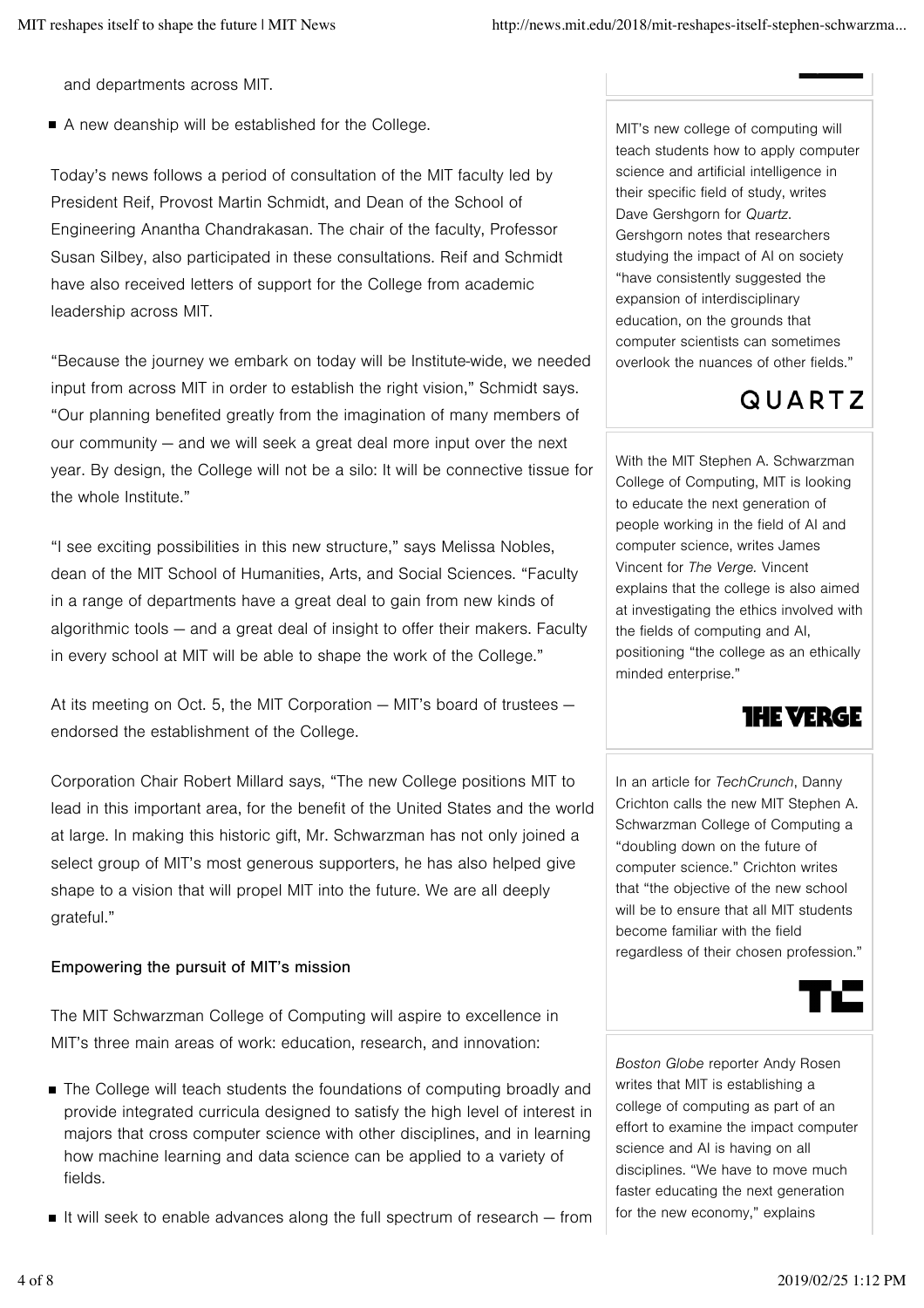fundamental, curiosity-driven inquiry to research on market-ready applications, in a wide range of MIT departments, labs, centers, and initiatives.

"As MIT's partner in shaping the future of AI, IBM is excited by this new initiative," says Ginni Rometty IBM chairman, president, and CEO. "The establishment of the MIT Schwarzman College of Computing is an unprecedented investment in the promise of this technology. It will build powerfully on the pioneering research taking place through the MIT-IBM Watson AI Lab. Together, we will continue to unlock the massive potential of AI and explore its ethical and economic impacts on society."

# Sparking thought around policy and ethics

The MIT Schwarzman College of Computing will seek to be not only a center of advances in computing, but also a place for teaching and research on relevant policy and ethics to better ensure that the groundbreaking technologies of the future are responsibly implemented in support of the greater good. To advance these priorities, the College will:

- develop new curricula that will connect computer science and AI with other disciplines;
- **host forums to engage national leaders from business, government,** academia, and journalism to examine the anticipated outcomes of advances in AI and machine learning, and to shape policies around the ethics of AI;
- encourage scientists, engineers, and social scientists to collaborate on analysis of emerging technology, and on research that will serve industry, policymakers, and the broader research community; and
- offer selective undergraduate research opportunities, graduate fellowships in ethics and AI, a seed-grant program for faculty, and a fellowship program to attract distinguished individuals from other universities, government, industry, and journalism.

"Computing is no longer the domain of the experts alone. It's everywhere, and it needs to be understood and mastered by almost everyone. In that context, for a host of reasons, society is uneasy about technology — and at MIT, that's a signal we must take very seriously," President Reif says. "Technological advancements must go hand in hand with the development of ethical guidelines that anticipate the risks of such enormously powerful innovations. This is why we must make sure that the leaders we graduate offer the world not only technological wizardry but also human wisdom the cultural, ethical, and historical consciousness to use technology for the

President L. Rafael Reif. "The way to do that is to come up with integrated curriculum."

# The Boston Globe

President L. Rafael Reif joins Bloomberg Bay State Business to speak with hosts Peter Barnes, Janet Wu and Pat Carroll about MIT's \$1 billion commitment to furthering the study of computer science and AI through a new college for computing.

# Bloomberg

*Financial Times* reporter Clive Cookson writes that MIT is establishing a college of computing to help students and researchers use computing and AI to advance their work. President L. Rafael Reif explains that the MIT Stephen A. Schwarzman College of Computing "will constitute both a global centre for computing research and education, and an intellectual foundry for powerful new AI tools."

# **FINANCIAL TIMES**

*The New York Times* writes about the new MIT Stephen A. Schwarzman College of Computing, calling MIT's move "a particularly ambitious step." President Reif says the College will "educate the bilinguals of the future," people in fields like biology, chemistry, politics, history, and linguistics who are also skilled in the techniques of modern computing that can be applied to them.

The New Hork Times

# RELATED

President L. Rafael Reif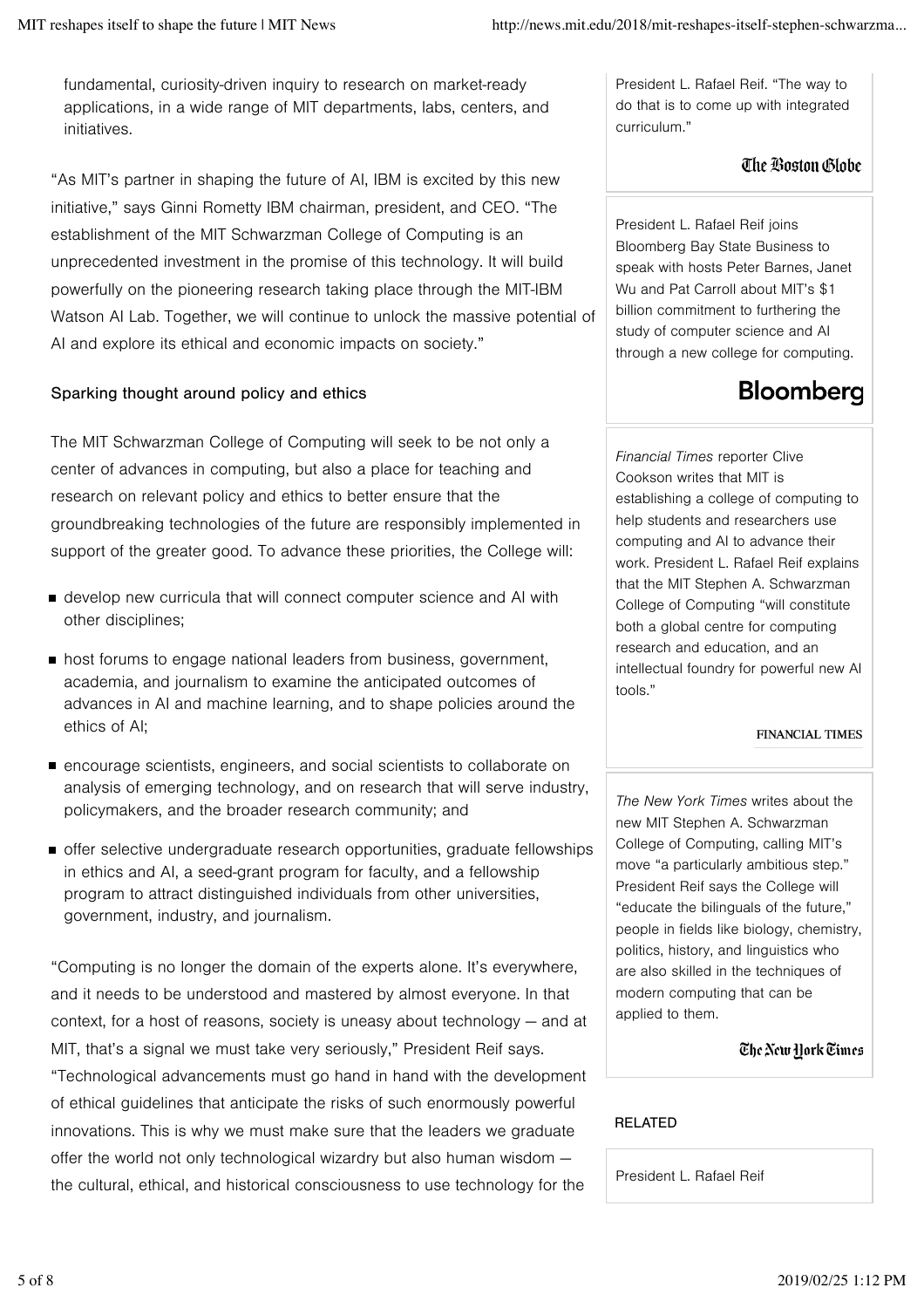#### common good."

# "The College's attention to ethics matters enormously to me, because we will never realize the full potential of these advancements unless they are guided by a shared understanding of their moral implications for society," Mr. Schwarzman says. "Advances in computing — and in AI in particular have increasing power to alter the fabric of society. But left unchecked, these technologies could ultimately hurt more people than they help. We need to do everything we can to ensure all Americans can share in AI's development. Universities are best positioned for fostering an environment in which everyone can embrace — not fear — the transformations ahead."

In its pursuit of ethical questions, the College will bring together researchers in a wide range of MIT departments, labs, centers, and initiatives, such as the Department of Electrical Engineering and Computer Science; the Computer Science and Artificial Intelligence Lab; the Institute for Data, Systems, and Society; the Operations Research Center; the Quest for Intelligence, and beyond.

"There is no doubt that artificial intelligence and automation will impact every facet of society. As we look to the future, we must utilize these important technologies to shape our world for the better and harness their power as a force for social good," says Darren Walker, president of the Ford Foundation. "I believe that MIT's groundbreaking initiative, particularly its commitment to address policy and ethics alongside technological advancements, will play a crucial role in ensuring that AI is developed responsibly and used to make our world more just."

# Building on history and breadth

The MIT Schwarzman College of Computing will build on MIT's legacy of excellence in computation and the study of intelligence. In the 1950s, MIT Professor Marvin Minsky and others created the very idea of artificial intelligence:

- Today, Electrical Engineering and Computer Science (EECS) is by far the largest academic department at MIT. Forty percent of MIT's most recent graduating class chose it, or a combination of it and another discipline, as their major. Its faculty boasts 10 of the 67 winners of the Turing Award, computing's highest honor.
- The largest laboratory at MIT is the Computer Science and Artificial Intelligence Laboratory, which was established in 2003 but has its roots in two pioneering MIT labs: the Artificial Intelligence Lab, established in 1959 to conduct pioneering research across a range of applications, and the

# ARCHIVES



FAQ on the newly established MIT Stephen A. Schwarzman College of **Computing** 



Letter to the MIT community regarding the MIT Stephen A. Schwarzman College of Computing



Provost's letter to the faculty about the MIT Stephen A. Schwarzman College of Computing



MIT announces leadership of its Quest for Intelligence



MIT launches Task Force on the Work of the Future



IBM and MIT to pursue joint research in artificial intelligence, establish new MIT-IBM Watson AI Lab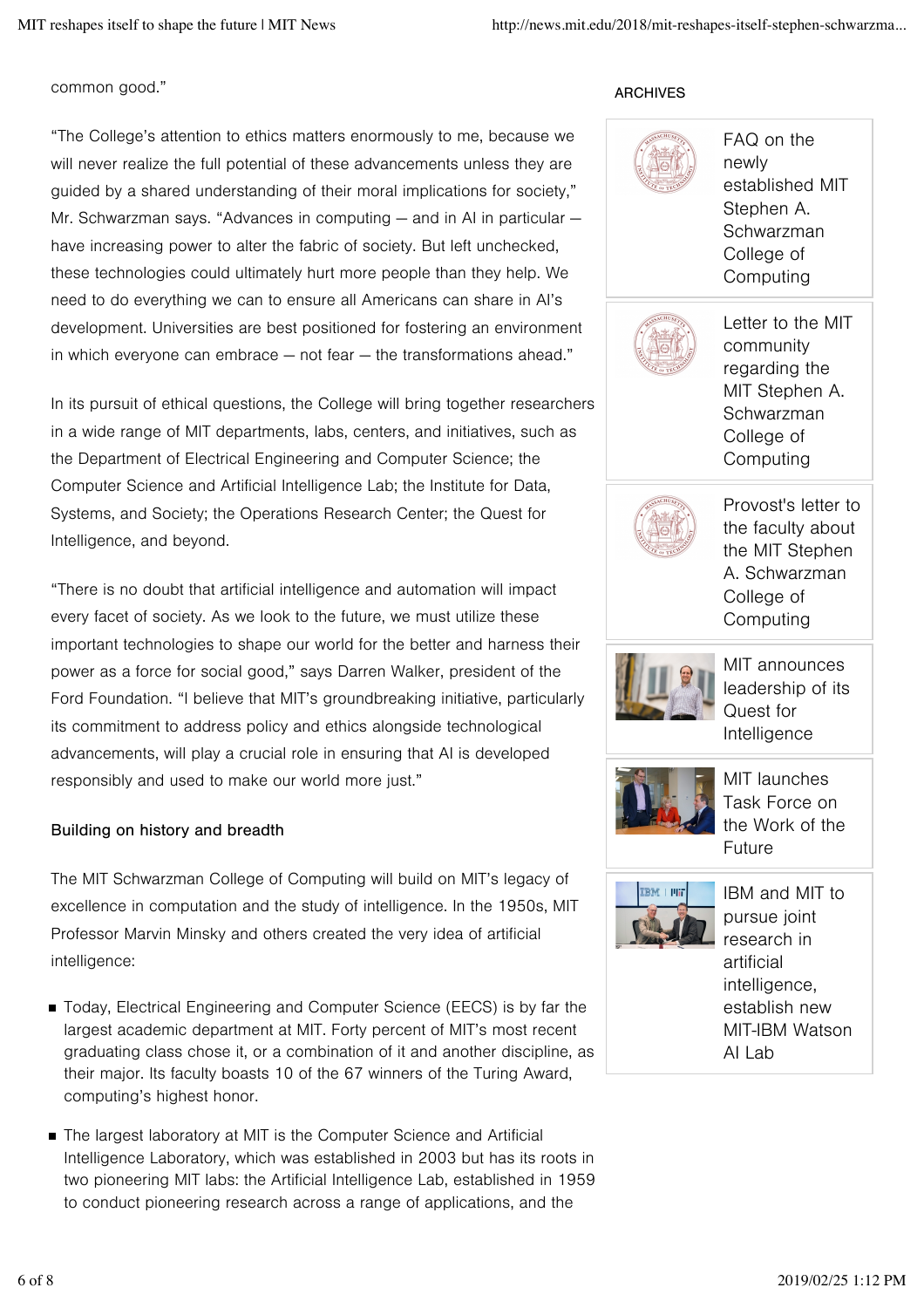Laboratory for Computer Science, established in 1963 to pursue a Department of Defense project for the development of a computer system accessible to a large number of people.

■ The College's network function will rely on academic excellence across MIT. Outside of computer science and AI, the Institute hosts a high number of top-ranked departments, ready to be empowered by advances in these digital fields. *U.S. News and World Report* cites MIT as No. 1 in six graduate engineering specialties — and No. 1 in 17 disciplines and specialties outside of engineering, too, from biological sciences to economics.

"A bold move to reshape the frontiers of computing is what you would expect from MIT," says Eric Schmidt, former executive chairman of Alphabet and a visiting innovation fellow at MIT. "I'm especially excited about the MIT Schwarzman College of Computing, however, because it has such an obviously human agenda." Schmidt also serves on the advisory boards of the MIT Quest for Intelligence and the MIT Work of the Future Task Force.

"We count many MIT graduates among our team at Apple, and have long admired how the school and its alumni approach technology with humanity in mind. MIT's decision to focus on computing and AI across the entire institution shows tremendous foresight that will drive students and the world toward a better future," says Apple CEO Tim Cook.

# The path forward

On top of Mr. Schwarzman's gift, MIT has raised an additional \$300 million in support, totaling \$650 million of the \$1 billion required for the College. Further fundraising is being actively pursued by MIT's senior administration.

Provost Schmidt has formed a committee to search for the College's inaugural dean. He will also host forums in the coming days that will allow members of the MIT community to ask questions and offer suggestions about the College. The provost will work closely with the chair of the faculty and the dean of the School of Engineering to define the process for standing up the College.

"I am truly excited by the work ahead," Schmidt says. "The MIT community will give shape and energy to the College we launch today."

Topics: President L. Rafael Reif Artificial intelligence